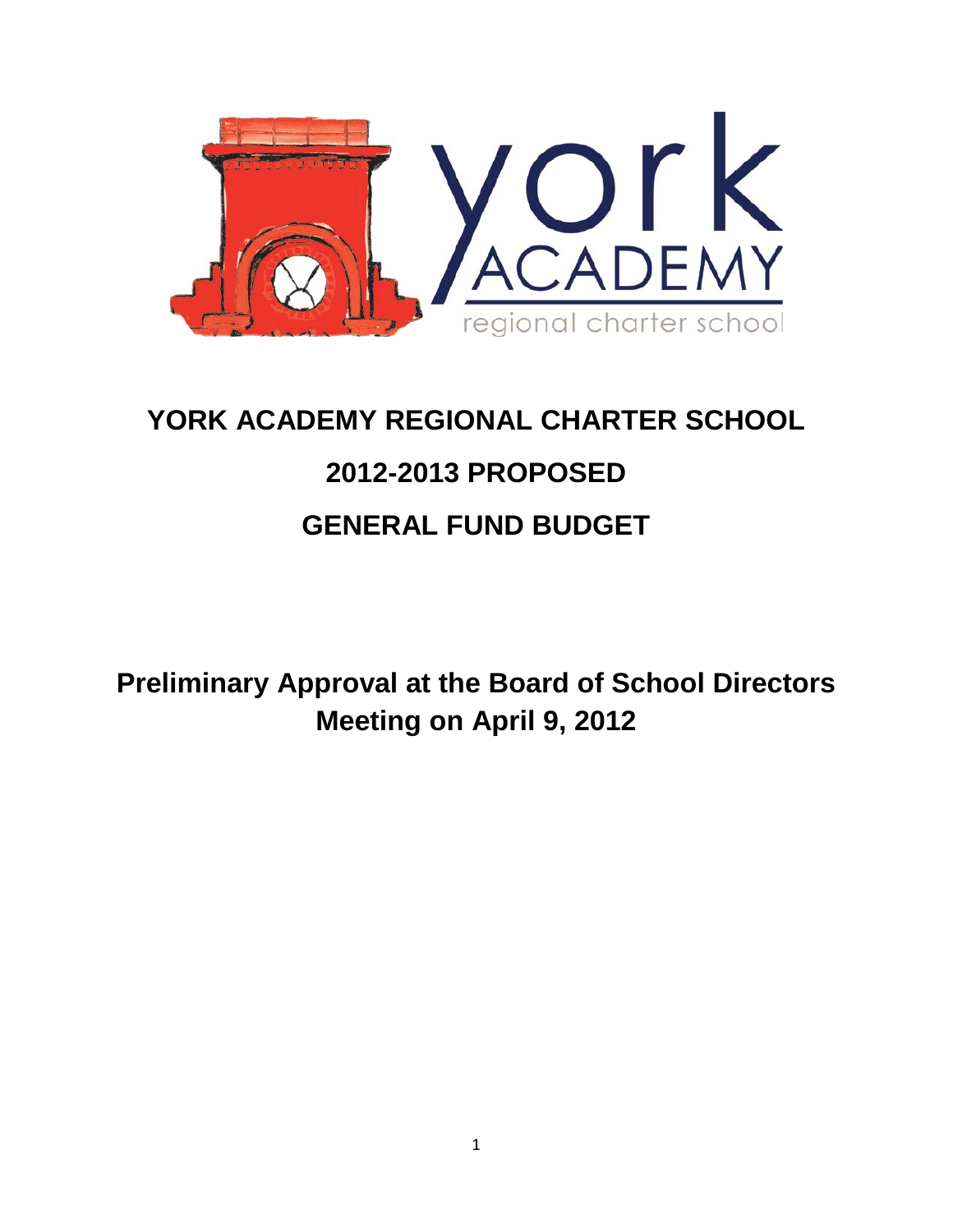## **York Academy Regional Charter School**

## **2012-2013 General Fund Budget**

## **Executive Summary**

The proposed 2012-2013 York Academy Regional Charter School Budget includes an \$869,872 or 33% increase in revenue as well as expenses.

Student enrollment has been increased from the current enrollment for the 2011-2012 school year of 200 students to 300 students for the 2012-2013 school year. This increase includes the addition of third grade's enrollment of seventy-five students.

Expenses have increased by \$869,872 to account for the addition of third grade with staff and equipment as well as continued contracted services for the 2012-2013 school year.

York Academy Regional Charter School presents a balanced budget for the 2012-2013 fiscal year. Total revenue for the 2012-2013 budget is \$3,515,101; total expenses for the 2012-2013 budget is \$3,515,101 with a net income/loss of **\$0.**